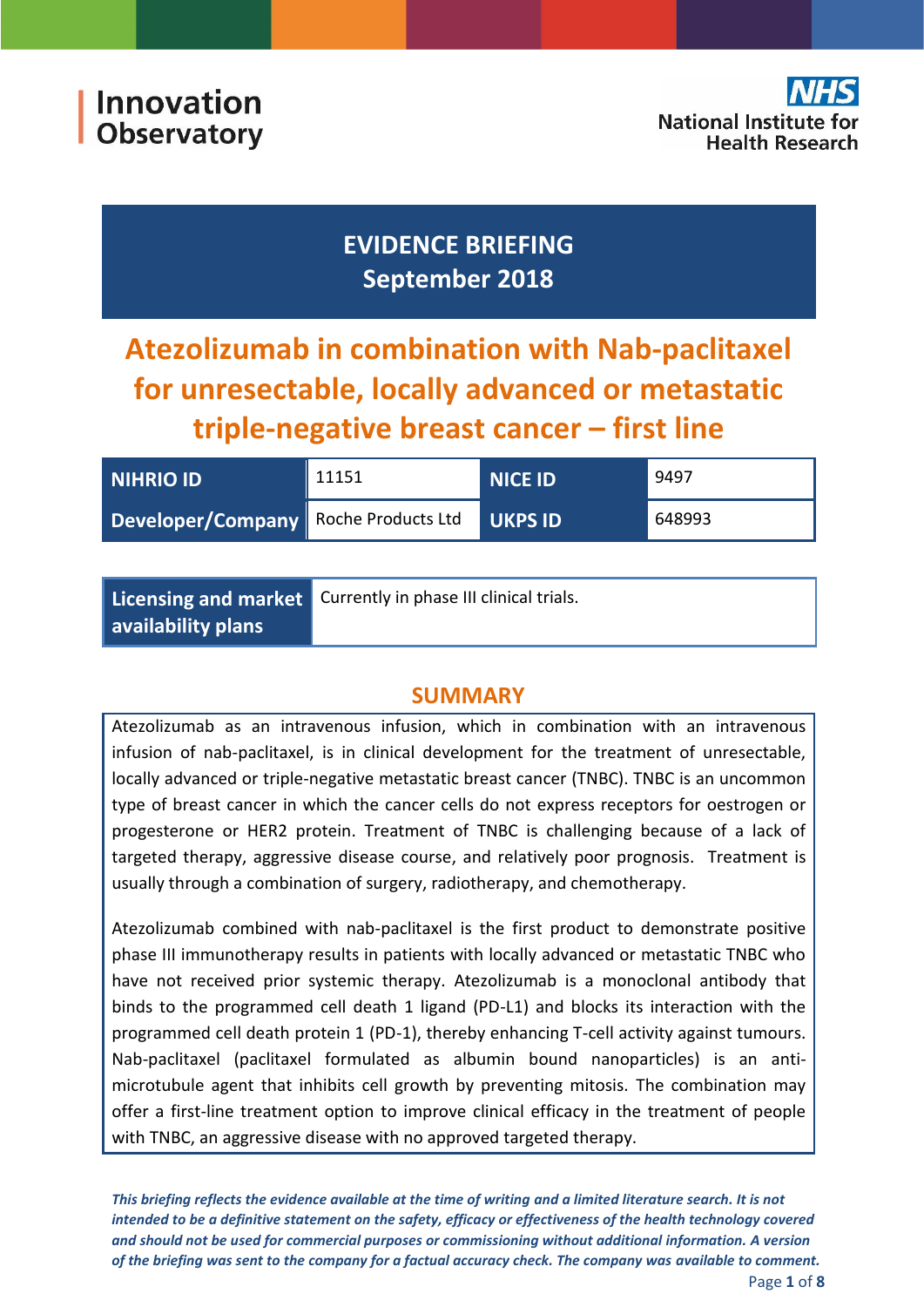## **PROPOSED INDICATION**

Unresectable, locally advanced or metastatic triple-negative breast cancer  $-$  first line<sup>a</sup>

## **TECHNOLOGY**

#### **DESCRIPTION**

Atezolizumab (Tecentriq) is an Fc-engineered, humanised immunoglobulin G1 (IgG1) monoclonal antibody that directly binds to programmed death-ligand 1 (PD-L1) and provides a dual blockade of the PD-1 and B7.1 receptors, releasing PD-L1/PD-1 mediated inhibition of the immune response, including reactivating the anti-tumour immune response without inducing antibody-dependent cellular cytotoxicity. Atezolizumab spares the PD-L2/PD-1 interaction allowing PD-L2/PD-1 mediated inhibitory signals to persist. Binding of PD-L1 to the PD-1 and B7.1 receptors found on T-cells and antigen presenting cells suppresses cytotoxic T-cell activity, T-cell proliferation and cytokine production.<sup>1</sup>

<span id="page-1-0"></span>Nab-paclitaxel – paclitaxel formulated as albumin bound nanoparticles – is designed to overcome the insolubility problems associated with conventional paclitaxel formulations. Nab-paclitaxel is an anti-microtubule agent that promotes the assembly of microtubules from tubulin dimers and stabilises microtubules by preventing depolymerisation. This stability results in the inhibition of the normal dynamic reorganisation of the microtubule network that is essential for vital interphase and mitotic cellular functions. In addition, paclitaxel induces abnormal arrays or "bundles" of microtubules throughout the cell cycle and multiple asters of microtubules during mitosis. 2

Atezolizumab as an intravenous infusion, in combination with an intravenous infusion of nabpaclitaxel, is in clinical development for the treatment of unresectable, locally advanced or metastatic triple-negative breast cancer. In the phase III clinical trial (IMpassion130; NCT02425891) an 840mg fixed dose IV infusion of atezolizumab is administered on Days 1 and 15 of each 28-day cycle along with a 100mg per square meter IV infusion of nab-paclitaxel on Days 1, 8, and 15 of each 28-day cycle. Patients receive both agents until unacceptable toxicity or disease progression.<sup>3</sup>

#### <span id="page-1-1"></span>**INNOVATION AND/OR ADVANTAGES**

Atezolizumab in combination with nab-paclitaxel is the first product combination to demonstrate positive phase III immunotherapy results in patients with locally advanced or metastatic triplenegative breast cancer who have not received prior systemic therapy for metastatic breast cancer.<sup>4</sup>

#### **DEVELOPMENT STATUS AND/OR REGULATORY DESIGNATIONS**

Atezolizumab is licensed in the EU as a monotherapy for the following indications:<sup>[1](#page-1-0)</sup>

- <span id="page-1-2"></span>• adult patients with locally advanced or metastatic urothelial carcinoma (UC) after prior platinum-containing chemotherapy or who are considered cisplatin ineligible and whose tumours have a PD-L1 expression ≥ 5%.
- adult patients with locally advanced or metastatic non-small-cell lung cancer (NSCLC) after prior chemotherapy. Patients with EGFR activating mutations or ALK-positive tumour mutations should also have received targeted therapy before receiving atezolizumab.

Very common (≥ 10%) adverse events associated with atezolizumab include: decreased appetite, cough, dyspnoea, nausea, vomiting, diarrhoea, urinary tract infections, rash, pruritus, arthralgia,

**.** 

a Information provided by company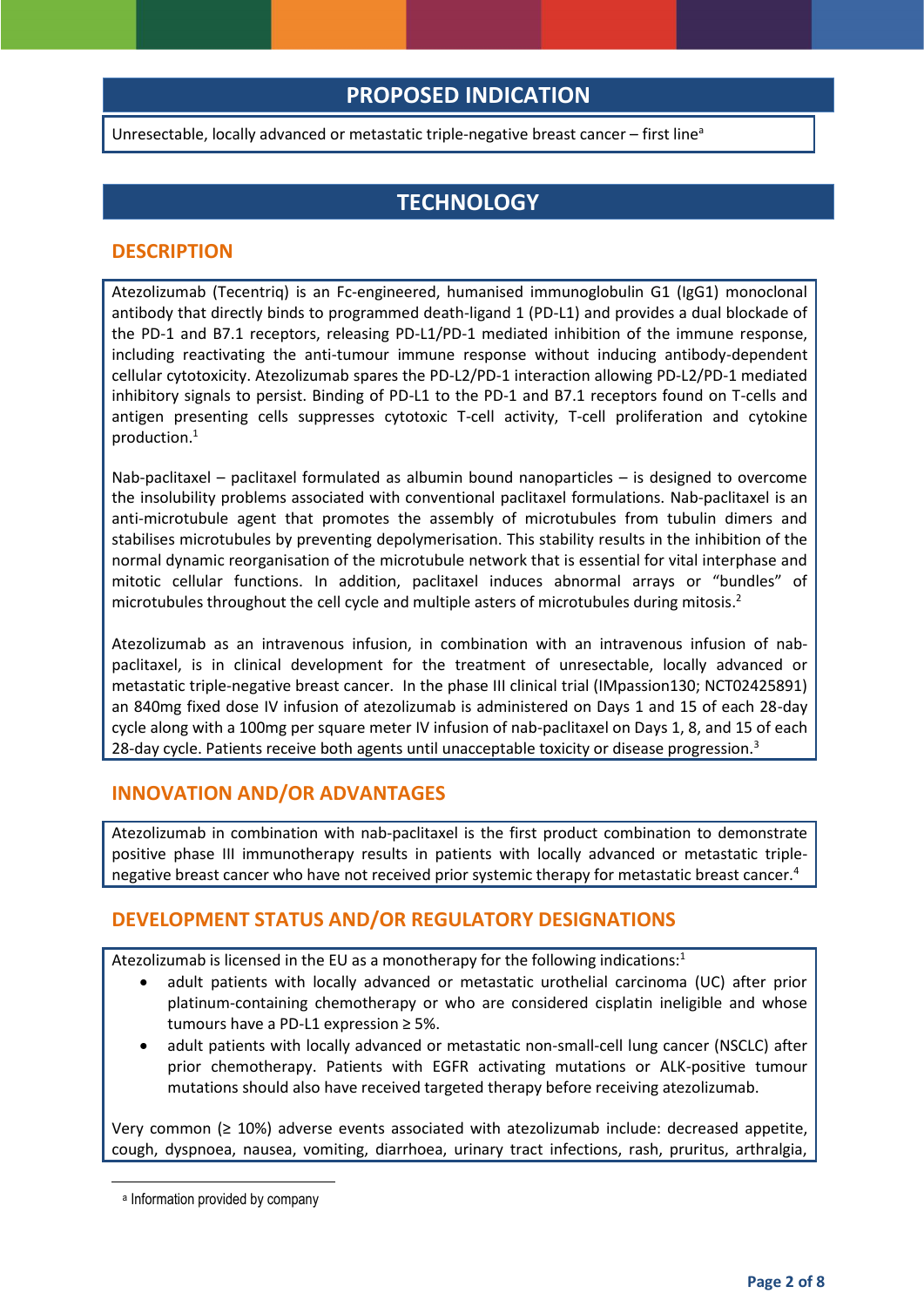back pain, pyrexia, fatigue, and asthenia[.](#page-1-0)<sup>1</sup>

Nab-paclitaxel is licensed in the EU for the following indications:<sup>5</sup>

- <span id="page-2-0"></span>• monotherapy treatment of metastatic breast cancer in adult patients who have failed firstline treatment for metastatic disease and for whom standard, anthracycline containing therapy is not indicated.
- in combination with gemcitabine is indicated for the first-line treatment of adult patients with metastatic adenocarcinoma of the pancreas.
- in combination with carboplatin is indicated for the first-line treatment of non-small cell lung cancer in adult patients who are not candidates for potentially curative surgery and/or radiation therapy.

The most common clinically significant adverse reactions associated with the use of nab-paclitaxel have been neutropenia, peripheral neuropathy, arthralgia/myalgia, and gastrointestinal disorders[.](#page-2-0)<sup>5</sup>

Atezolizumab in combination with nab-paclitaxel is also in phase II and/or phase III development for: 6

- Non-small cell lung cancer, squamous and non-squamous
- Poorly differentiated thyroid carcinomas
- Pancreatic adenocarcinoma

## <span id="page-2-2"></span>**PATIENT GROUP**

#### **DISEASE BACKGROUND**

<span id="page-2-1"></span>Breast cancer is not a single disease but rather a group of several different tumour subtypes.<sup>7</sup> Triple negative breast cancer (TNBC) is an uncommon type of breast cancer whose cells do not have receptors for the hormones oestrogen or progesterone or human epidermal growth factor receptor 2 (HER2) protein.<sup>8</sup> Approximately 10-20% of breast cancers are found to be triple negative. TNBC is most likely to occur before age 40 or 50 years, unlike other breast cancer types which more commonly occur in people aged 60 years and older.<sup>9,10</sup> Most breast cancers caused by faulty BRCA1 are triple negative.<sup>11</sup>

<span id="page-2-3"></span>Locally advanced breast cancer has spread into the tissues around the breast while metastatic cancer has spread to another part of the body (most commonly the liver, brain, bones, or lungs).<sup>12, 13</sup>

A number of factors are known to increase the likelihood of breast cancer, including: exposure to radiation, increased alcohol consumption, being overweight or obese, exposure to oestrogen and hormone replacement therapy, greater breast tissue density, and genetic factors.<sup>14</sup> Breast cancer in adults can occur at any age with an increased risk in postmenopausal women. Moreover, a previous benign breast lump or a prior diagnosis of early breast cancer further increases the risk.<sup>15</sup>

Symptoms of TNBC are similar to other breast cancer types and may include a lump or thickening in an area of the breast, a change in the size, shape or feel of the breast, dimpling of the skin, a change in the shape of the nipple, a blood-stained discharge from the nipple, a rash on a nipple or surrounding area, or a swelling lump in the armpit[.](#page-2-1) $8$  Advanced breast cancers that require complete removal of the breast can be very distressing for a woman, affecting sexuality and body image.<sup>16</sup>

#### **CLINICAL NEED AND BURDEN OF DISEASE**

Breast cancer is the most common cancer in the UK, accounting for 15% of all newly diagnosed cancers. However only 1% of breast cancer cases in the UK are in males; 99% of breast cancer cases in the UK are in females.<sup>17</sup> The lifetime risk of developing breast cancer is 1 in 8 women in 2012 in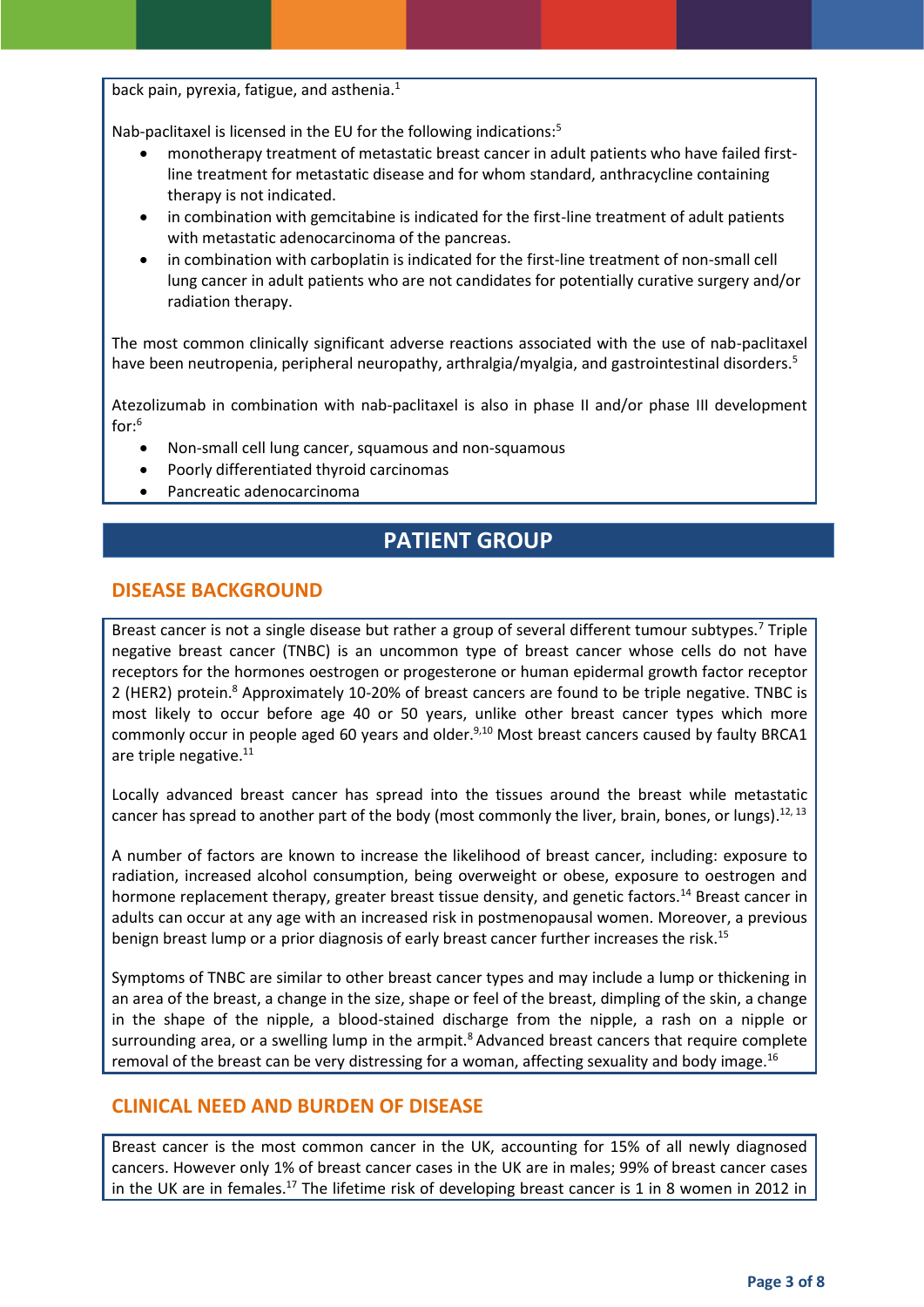the UK. Incidence rates for breast cancer are projected to rise by 2% in the UK between 2014 and 2035, to 210 cases per 100,000 females by 2035.<sup>18</sup>

In England in 2016 there were 45,960 registrations of newly diagnosed cancer of the breast (ICD-10 code C50) of which 45,656 occurred among females. The directly age-standardised rate per 100,000 population was 1.3 for males and 167.9 for females. There were 9,626 registrations of death from neoplasm of the breast, and the directly age-standardised rate per 100,000 population was 0.3 for males and 34.3 for females.<sup>19</sup>

In England in 2016/17 there were 207,043 finished consultant episodes (FCEs) and 85,801 FCE bed days with primary diagnosis of ICD-10 code C50 (malignant neoplasm of breast). There were 203,454 hospital admissions, of which 169,800 were day cases.<sup>20</sup>

Approximat[e](#page-2-1)ly 15% of breast cancers are triple negative<sup>8</sup> (around 7,500 women in the UK being diagnosed each year).<sup>21</sup> TNBC tends to be more aggressive than other types of breast cancer and five-year survival rates tend to be lower.<sup>[10](#page-2-2)</sup> TNBC presents with a varied natural history but is collectively associated with poor diagnosis with high risk of relapse and short progression-free survival (PFS) and overall survival (OS). As many of 50% of patients diagnosed with early-stage TNBC (stages I-III) experience disease recurrence, and 37% die in the first 5 years after surgery.<sup>22</sup>

## <span id="page-3-0"></span>**PATIENT TREATMENT PATHWAY**

#### **PATIENT PATHWAY**

Management of TNBC is challenging because of a lack of targeted therapy, aggressive disease course, and relatively poor prognosis. There are currently no specific treatment guidelines for TNBC and it is usually managed with standard breast cancer treatment.<sup>[22,2](#page-3-0)3</sup> TNBC is usually treated through a combination of surgery, radiotherapy, and chemotherapy.<sup>[11](#page-2-3)</sup> Because TNBC is HER2negative, hormone therapy is unhelpful in treating these cancers.<sup>24</sup>

NICE recommends genetic testing for BRCA1 and BRCA2 mutations to women under 50 years with TNBC, including those with no family history of breast or ovarian cancer. NICE also recommends physicians to consider a neoadjuvant chemotherapy regimen that contains both a platinum-based chemotherapy drug and an anthracycline. Adding a platinum-based chemotherapy drug improves response rates compared with anthracycline-based (with or without taxane) chemotherapy alone and may allow some women who would otherwise need a mastectomy to undergo breastconserving surgery instead. At the time of this recommendation by NICE (July 2018), however, platinum-based chemotherapies did not have a UK marketing authorisation for this indication.<sup>25</sup>

#### **CURRENT TREATMENT OPTIONS**

At present, there is no targeted therapy indicated for the treatment of locally advanced or metastatic triple-negative breast cancer who have not received prior systemic therapy for metastatic breast cancer. General treatment for TNBC include a combination of the following:<sup>[8](#page-2-1)</sup>

- **Surgery** 
	- o Wide local excision or lumpectomy
	- o Mastectomy
- Radiotherapy
- Chemotherapy: on disease progression, NICE recommends offering systemic sequential therapy to the majority of patients. For patients who are not suitable for anthracyclines, NICE recommends the following sequence of systemic chemotherapy:<sup>26</sup>
	- o First line: single-agent docetaxel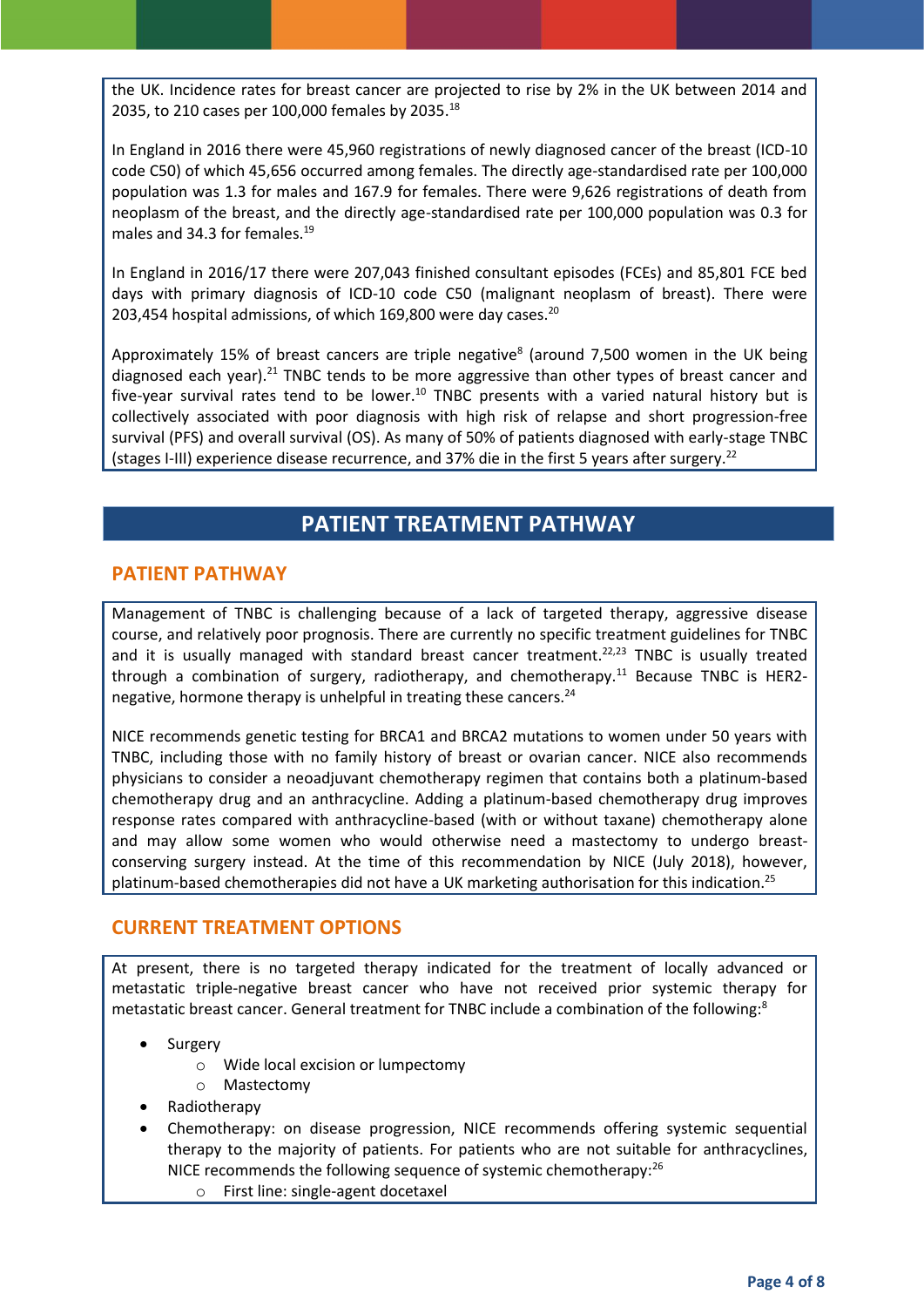- o Second line: single-agent vinorelbine or capecitabine
- o Third line: single-agent capecitabine or vinorelbine (whichever was not used as second line treatment)

### **PLACE OF TECHNOLOGY**

If licensed, atezolizumab in combination with nab-paclitaxel may offer a first-line treatment option for patients with locally advanced or metastatic triple-negative breast cancer who have not received prior systemic therapy for metastatic breast cancer.

| <b>CLINICAL TRIAL INFORMATION</b> |                                                                                                                                                                                                                                                                                                                                                                                                                                                                                                                                                                                                                                                                               |  |
|-----------------------------------|-------------------------------------------------------------------------------------------------------------------------------------------------------------------------------------------------------------------------------------------------------------------------------------------------------------------------------------------------------------------------------------------------------------------------------------------------------------------------------------------------------------------------------------------------------------------------------------------------------------------------------------------------------------------------------|--|
| <b>Trial</b>                      | IMpassion130, NCT02425891, WO29522, 2014-005490-37; atezolizumab vs<br>placebo, both in combination with nab-paclitaxel; phase III                                                                                                                                                                                                                                                                                                                                                                                                                                                                                                                                            |  |
| <b>Sponsor</b>                    | Hoffmann-La Roche                                                                                                                                                                                                                                                                                                                                                                                                                                                                                                                                                                                                                                                             |  |
| <b>Status</b>                     | Ongoing                                                                                                                                                                                                                                                                                                                                                                                                                                                                                                                                                                                                                                                                       |  |
| Source of<br><b>Information</b>   | Trial registry <sup>3</sup> ; Press release <sup>4</sup>                                                                                                                                                                                                                                                                                                                                                                                                                                                                                                                                                                                                                      |  |
| Location                          | EU (including UK), USA, Canada, and other countries                                                                                                                                                                                                                                                                                                                                                                                                                                                                                                                                                                                                                           |  |
| <b>Design</b>                     | Randomised, placebo-controlled                                                                                                                                                                                                                                                                                                                                                                                                                                                                                                                                                                                                                                                |  |
| <b>Participants</b>               | N = 900 (planned); aged 18 years and older; males and females; metastatic or<br>locally advanced triple-negative breast cancer; no prior chemotherapy or<br>targeted systemic therapy                                                                                                                                                                                                                                                                                                                                                                                                                                                                                         |  |
| <b>Schedule</b>                   | Participants were randomised to receive one of two treatment arms:<br>Experimental Arm: 840mg, fixed dose, IV infusion of atezolizumab on<br>$\bullet$<br>Days 1 and 15 of each 28-day cycle and 100mg per square meter, IV<br>infusion of nab-paclitaxel on Days 1, 8, and 15 of each 28-day cycle.<br>Patients received both agents until unacceptable toxicity or disease<br>progression.<br>Placebo Arm: 100mg per square meter, IV infusion of nab-paclitaxel on<br>Days 1, 8, and 15 of each 28-day cycle and IV infusion of placebo on<br>Days 1 and 15 of each 28-day cycle. Participants received both agents<br>until unacceptable toxicity or disease progression. |  |
| Follow-up                         | Up to 53 months                                                                                                                                                                                                                                                                                                                                                                                                                                                                                                                                                                                                                                                               |  |
| <b>Primary</b><br>Outcomes        | Progression free survival (PFS)<br>$\bullet$<br>Overall survival (OS)<br>$\bullet$                                                                                                                                                                                                                                                                                                                                                                                                                                                                                                                                                                                            |  |
| Secondary<br><b>Outcomes</b>      | Objective response of Complete Response (CR) or Partial Response (PR)<br>$\bullet$<br>Duration of Response (DOR)<br>٠<br>Time to Deterioration (TTD) in Global Health Status/Health-Related QoL<br>$\bullet$<br>Adverse Events (AEs) or Serious AEs (SAEs)<br>$\bullet$<br>Anti-Therapeutic Antibodies (ATAs) against atezolizumab<br>$\bullet$<br>Cmax and Cmin for atezolizumab<br>$\bullet$<br>Plasma concentrations of total paclitaxel                                                                                                                                                                                                                                   |  |
| <b>Key Results</b>                | Interim efficacy data<br>Combination of atezolizumab plus nab-paclitaxel as first-line treatment<br>significantly reduced the risk of disease worsening or death (PFS) in the<br>intention-to treat and PD-L1 positive population with metastatic or unresectable<br>locally advanced TNBC. OS was encouraging in the PD-L1 positive population at<br>interim analysis.                                                                                                                                                                                                                                                                                                       |  |
| <b>Adverse effects</b><br>(AEs)   | Interim safety data<br>Safety in atezolizumab plus nab-paclitaxel arm appeared consistent with known                                                                                                                                                                                                                                                                                                                                                                                                                                                                                                                                                                          |  |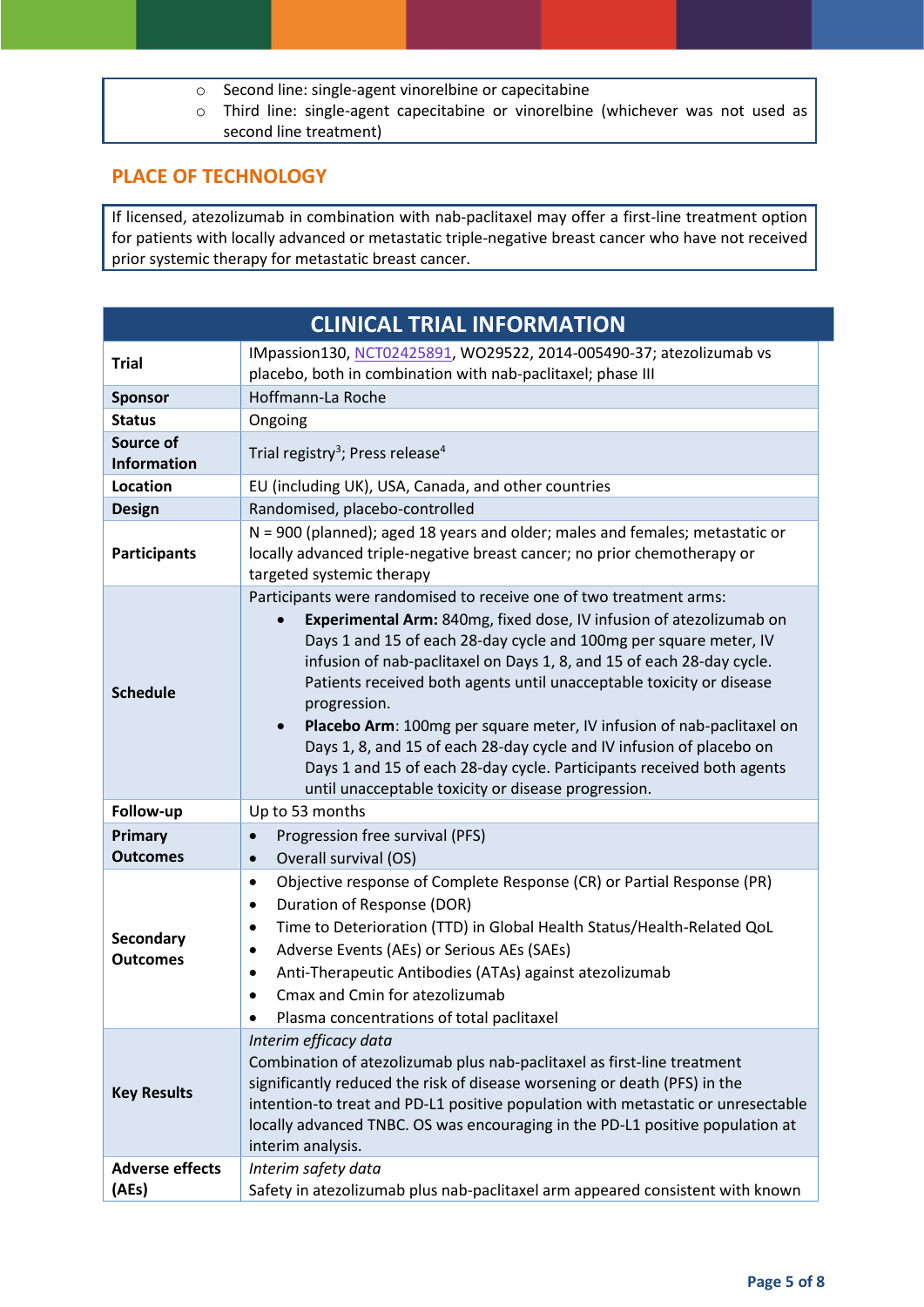|                            | safety profiles of individual medicines; no new safety signals were identified. |
|----------------------------|---------------------------------------------------------------------------------|
| Expected<br>reporting date | Estimated study completion date reported as April 2020                          |

## **ESTIMATED COST**

The NHS indicative price for atezolizumab 1200mg/20ml concentrate for solution for infusion vials is £3807.69.<sup>27</sup> The NHS indicative price for nab-paclitaxel (Abraxane) 100mg powder for suspension for infusion vials is £246.00.<sup>28</sup> Both products are subject to separate, confidential patient access schemes.<sup>29</sup>

## **ADDITIONAL INFORMATION**

## **RELEVANT GUIDANCE**

### **NICE GUIDANCE**

- NICE guideline. Early and locally advanced breast cancer: diagnosis management (NG101). July 2018.
- NICE clinical guideline. Advanced breast cancer: diagnosis and treatment (CG81). Published February 2009, updated August 2017.
- NICE clinical guideline. Familial breast cancer: classification, care and managing breast cancer and related risks in people with a family history of breast cancer (CG164). Published June 2013, updated March 2017.
- NICE diagnostics guidance in development. Tumour profiling tests to guide adjuvant chemotherapy decisions in people with breast cancer (update of DG10) (GID-DG10015). Expected publication date October 2018.
- NICE quality standard. Breast cancer (QS12). Published September 2011, updated June 2016.
- NICE cancer service guideline. Improving outcomes in breast cancer (CSG1). August 2002.

### **NHS ENGLAND (POLICY/COMMISSIONING) GUIDANCE**

- NHS England. 2013/14 NHS Standard Contract for Cancer: Chemotherapy (Adult). B15/S/a.
- NHS England. 2013/14 NHS Standard Contract for Cancer: Radiotherapy (All Ages). B01/S/a.
- NHS England. Manual for prescribed specialised services 2017/18: 105 Specialist cancer services (adults).

#### **OTHER GUIDANCE**

• National Comprehensive Cancer Network. Clinical Practice Guidelines in Oncology (NCCN Guidelines): Breast Cancer (2017).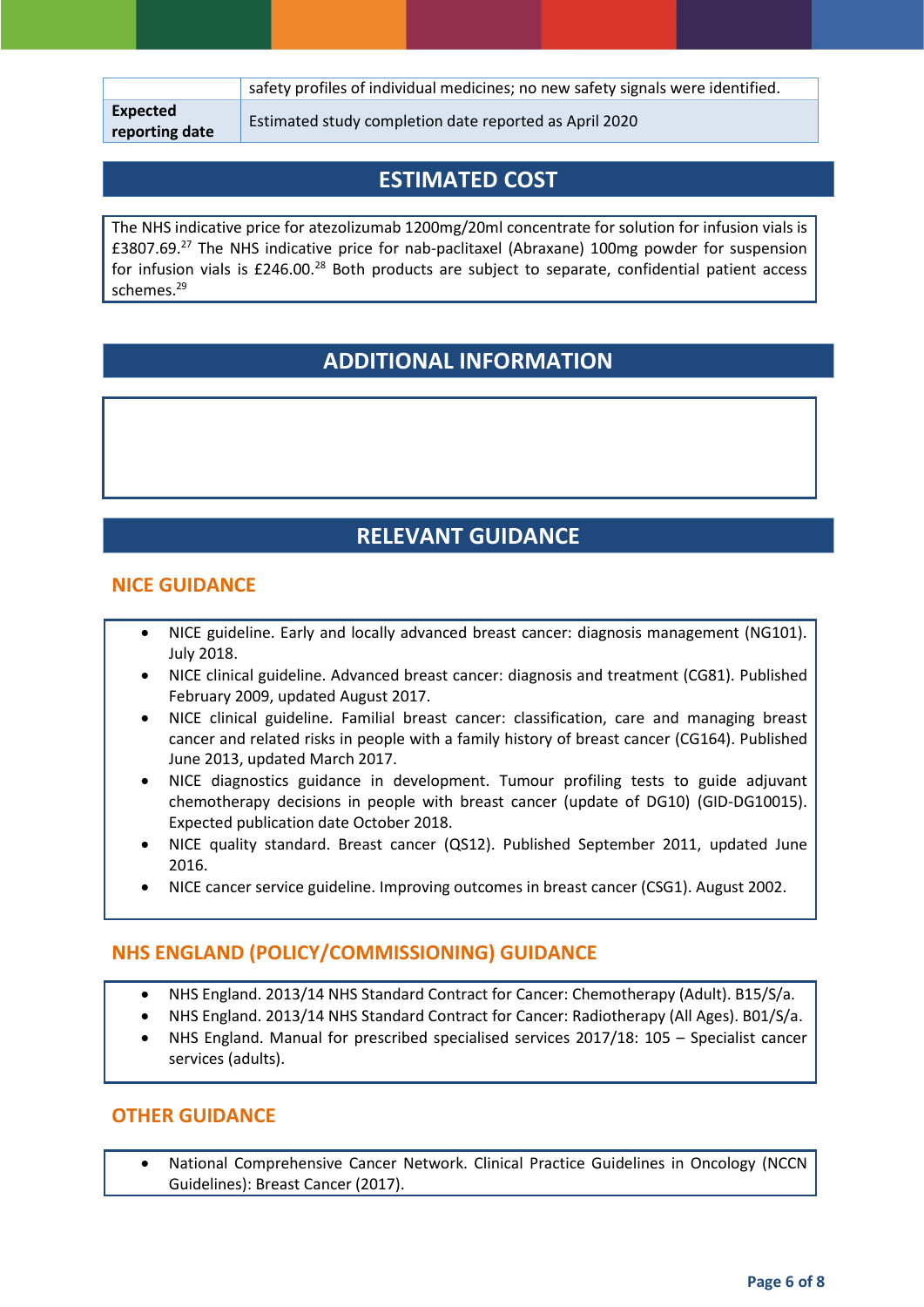• Primary breast cancer: ESMO clinical Practice Guidelines for diagnosis, treatment and follow-up (2015).

## **REFERENCES**

<sup>1</sup> Electronic Medicines Compendium (eMC). *Tecentriq 1,200 mg concentrate for solution for infusio*n. Available from: [https://www.medicines.org.uk/emc/product/8442/smpc#PHARMACOLOGICAL\\_PROPS](https://www.medicines.org.uk/emc/product/8442/smpc#PHARMACOLOGICAL_PROPS) [Accessed 6th September 2018]

<sup>2</sup> Electronic Medicines Compendium (eMC). *Summary of Product Characteristics (SPC): Abraxane 5 mg/ml powder for suspension for infusion*. 2016; Available from:<https://www.medicines.org.uk/emc/medicine/21384> [Accessed 6th September 2018]

<sup>3</sup> ClinicalTrials.gov. *A Study of Atezolizumab in Combination With Nab-Paclitaxel Compared With Placebo With Nab-Paclitaxel for Participants With Previously Untreated Metastatic Triple-Negative Breast Cancer (IMpassion130)*. Available from: <https://clinicaltrials.gov/ct2/show/study/NCT02425891> [Accessed 6th September 2018]

4 F. Hoffman-La Roche Ltd. *Phase III IMpassion130 study showed Roche's Tecentriq plus Abraxane significantly reduced the risk of disease worsening or death in people with metastatic triple negative breast cancer* (Media Release). Available from: <https://www.roche.com/media/releases/med-cor-2018-07-02.htm> [Accessed 6th September 2018]

<sup>5</sup> European Medicines Agency. *Abraxane: Summary of Product Characteristics*. Available from: [http://www.ema.europa.eu/docs/en\\_GB/document\\_library/EPAR\\_-](http://www.ema.europa.eu/docs/en_GB/document_library/EPAR_-_Product_Information/human/000778/WC500020435.pdf)

Product Information/human/000778/WC500020435.pdf [Accessed 6th September 2018]

**.** 

<sup>6</sup> ClinicalTrials.gov. *Search results: Atezolizumab AND nab-paclitaxel | Phase 2,3*. Available from: [https://clinicaltrials.gov/ct2/results?term=atezolizumab+AND+nab-](https://clinicaltrials.gov/ct2/results?term=atezolizumab+AND+nab-paclitaxel&age_v=&gndr=&type=&rslt=&phase=1&phase=2&Search=Apply)

[paclitaxel&age\\_v=&gndr=&type=&rslt=&phase=1&phase=2&Search=Apply](https://clinicaltrials.gov/ct2/results?term=atezolizumab+AND+nab-paclitaxel&age_v=&gndr=&type=&rslt=&phase=1&phase=2&Search=Apply) [Accessed 6th September 2018]

<sup>7</sup> Berman AT, Thukral AD, Hwang W-T, Solin LJ, Vapiwala N. *Incidence and Patterns of Distant Metastases for Patients With Early-Stage Breast Cancer After Breast Conservation Treatment*. Clinical Breast Cancer. 2013;13(2):88-94. Available from: [https://10.1016/j.clbc.2012.11.001](https://10.0.3.248/j.clbc.2012.11.001)

<sup>8</sup> Cancer Research UK. *Triple negative breast cancer*. Available from: [https://www.cancerresearchuk.org/about](https://www.cancerresearchuk.org/about-cancer/breast-cancer/stages-types-grades/types/triple-negative-breast-cancer)[cancer/breast-cancer/stages-types-grades/types/triple-negative-breast-cancer](https://www.cancerresearchuk.org/about-cancer/breast-cancer/stages-types-grades/types/triple-negative-breast-cancer) [Accessed 6th September 2018]

<sup>9</sup> Breastcancer.org. *Triple-negative breast cancer*. Available from: [https://www.breastcancer.org/symptoms/diagnosis/trip\\_neg](https://www.breastcancer.org/symptoms/diagnosis/trip_neg) [Accessed 6th September 2018]

<sup>10</sup> Breastcancer.org. *What is triple-negative breast cancer?* Available from: [https://www.breastcancer.org/symptoms/diagnosis/trip\\_neg/behaviour](https://www.breastcancer.org/symptoms/diagnosis/trip_neg/behaviour) [Accessed 6th September 2018]

<sup>11</sup> MacMillan Cancer Support. *Triple negative breast cancer*. Available from: [https://www.macmillan.org.uk/information-and-support/breast-cancer/understanding-cancer/types-of-breast](https://www.macmillan.org.uk/information-and-support/breast-cancer/understanding-cancer/types-of-breast-cancer/triple-negative-breast-cancer.html)[cancer/triple-negative-breast-cancer.html](https://www.macmillan.org.uk/information-and-support/breast-cancer/understanding-cancer/types-of-breast-cancer/triple-negative-breast-cancer.html) [Accessed 6th September 2018]

<sup>12</sup> Cancer Research UK. *About advanced cancer*. Available from: [https://www.cancerresearchuk.org/about](https://www.cancerresearchuk.org/about-cancer/breast-cancer/advanced/about)[cancer/breast-cancer/advanced/about](https://www.cancerresearchuk.org/about-cancer/breast-cancer/advanced/about) [Accessed 6th September 2018]

<sup>13</sup> BreastCancer.org. *Metastatic Breast Cancer*. Available from: [https://www.breastcancer.org/symptoms/types/recur\\_metast](https://www.breastcancer.org/symptoms/types/recur_metast) [Accessed 6th September 2018]

<sup>14</sup> NHS Choices. *Breast cancer (female) – Causes*. Available from: [https://www.nhs.uk/conditions/breast](https://www.nhs.uk/conditions/breast-cancer/causes/)[cancer/causes/](https://www.nhs.uk/conditions/breast-cancer/causes/) [Accessed 6th September 2018]

<sup>15</sup> Kataja V, Castiglione M. *Primary breast cancer: ESMO Clinical Recommendations for diagnosis, treatment and follow-up*. Annals of Oncology. 2009;20(suppl\_4):iv10-iv4. Available from: <https://doi.org/10.1093/annonc/mdv298>

<sup>16</sup> Kocan S, Gursoy A. *Body Image of Women with Breast Cancer After Mastectomy: A Qualitative Research.* J. Breast Health. 2016 Oct; 12(4):145-150. Available from: <https://doi.org/10.5152/tjbh.2016.2913>

<sup>17</sup> Cancer Research UK. *Breast cancer incidence (invasive) statistics*. Available from: [https://www.cancerresearchuk.org/health-professional/cancer-statistics/statistics-by-cancer-type/breast-](https://www.cancerresearchuk.org/health-professional/cancer-statistics/statistics-by-cancer-type/breast-cancer/incidence-invasive#heading-Zero)

[cancer/incidence-invasive#heading-Zero](https://www.cancerresearchuk.org/health-professional/cancer-statistics/statistics-by-cancer-type/breast-cancer/incidence-invasive#heading-Zero) [Accessed 6th September 2018]

<sup>18</sup> Cancer Research UK. *Breast Cancer Statistics*. Available from: [https://www.cancerresearchuk.org/health](https://www.cancerresearchuk.org/health-professional/cancer-statistics/statistics-by-cancer-type/breast-cancer)[professional/cancer-statistics/statistics-by-cancer-type/breast-cancer](https://www.cancerresearchuk.org/health-professional/cancer-statistics/statistics-by-cancer-type/breast-cancer) [Accessed 6th September 2018]

<sup>19</sup> Office for National Statistics*. Cancer Registration Statistics, England, 2016*. Available from: [https://www.ons.gov.uk/peoplepopulationandcommunity/healthandsocialcare/conditionsanddiseases/datasets](https://www.ons.gov.uk/peoplepopulationandcommunity/healthandsocialcare/conditionsanddiseases/datasets/cancerregistrationstatisticscancerregistrationstatisticsengland) [/cancerregistrationstatisticscancerregistrationstatisticsengland](https://www.ons.gov.uk/peoplepopulationandcommunity/healthandsocialcare/conditionsanddiseases/datasets/cancerregistrationstatisticscancerregistrationstatisticsengland) [Accessed 6th September 2018]